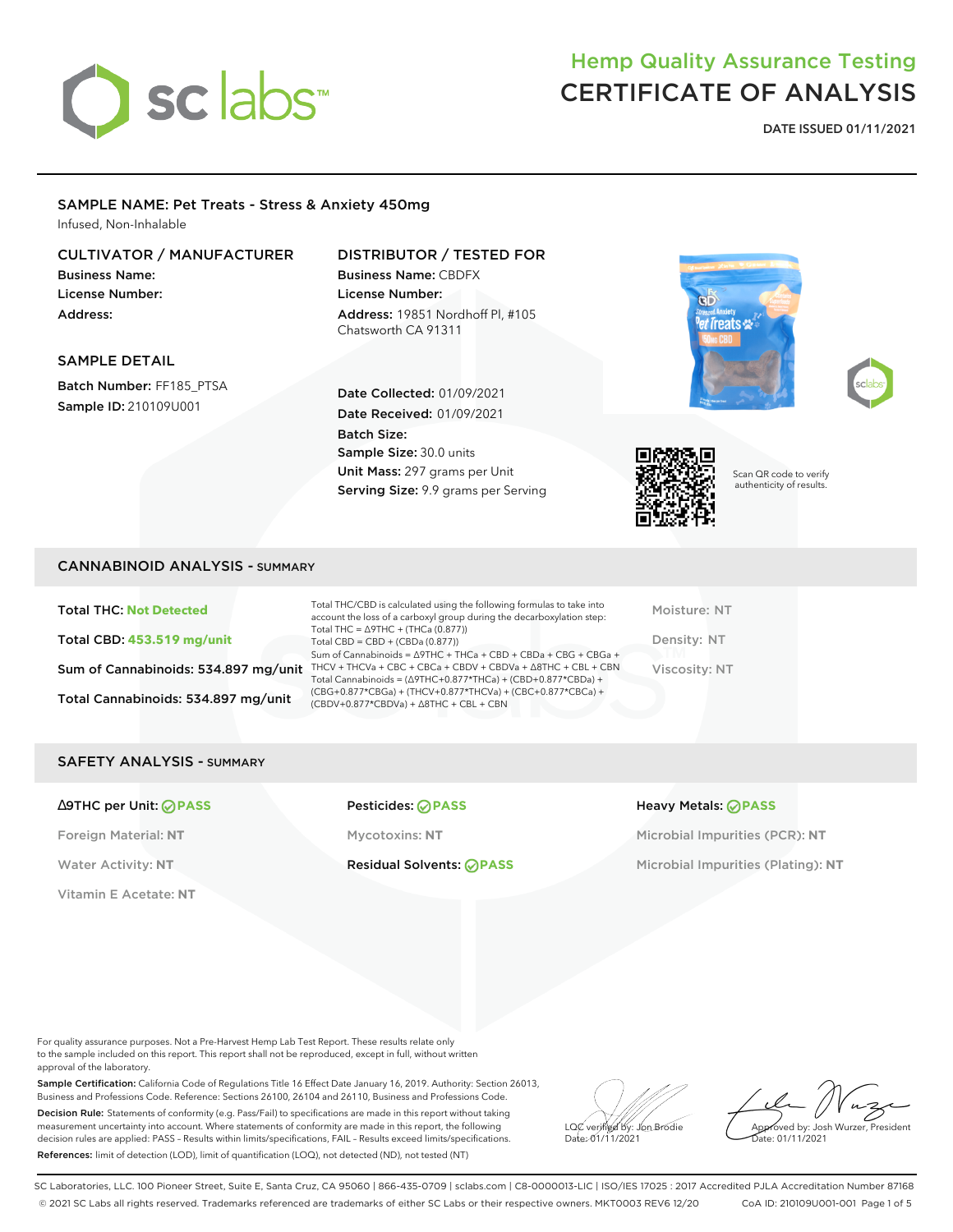#### Hemp Quality Assurance Testing CERTIFICATE OF ANALYSIS

**PET TREATS - STRESS & ANXIETY 450MG | DATE ISSUED 01/11/2021**



Tested by high-performance liquid chromatography with diode-array detection (HPLC-DAD).

**Method:** QSP 1157 - Analysis of Cannabinoids by HPLC-DAD

TOTAL THC: **Not Detected**

Total THC (∆9THC+0.877\*THCa)

#### TOTAL CBD: **453.519 mg/unit**

Total CBD (CBD+0.877\*CBDa)

#### TOTAL CANNABINOIDS: 534.897 mg/unit

Total Cannabinoids (Total THC) + (Total CBD) + (Total CBG) + (Total THCV) + (Total CBC) + (Total CBDV) + ∆8THC + CBL + CBN

#### TOTAL CBG: 81.378 mg/unit

Total CBG (CBG+0.877\*CBGa)

#### TOTAL THCV: ND

Total THCV (THCV+0.877\*THCVa)

#### TOTAL CBC: ND Total CBC (CBC+0.877\*CBCa)

#### TOTAL CBDV: <LOQ

Total CBDV (CBDV+0.877\*CBDVa)

#### **CANNABINOID TEST RESULTS -** 01/10/2021

| <b>COMPOUND</b>            | LOD/LOQ<br>(mg/g) | <b>MEASUREMENT</b><br><b>UNCERTAINTY (mg/g)</b> | <b>RESULT</b><br>(mg/g) | <b>RESULT</b><br>(%) |
|----------------------------|-------------------|-------------------------------------------------|-------------------------|----------------------|
| <b>CBD</b>                 | 0.004 / 0.011     | ±0.0731                                         | 1.527                   | 0.1527               |
| <b>CBG</b>                 | 0.002 / 0.006     | ±0.0170                                         | 0.274                   | 0.0274               |
| <b>CBDV</b>                | 0.002/0.012       | N/A                                             | $<$ LOQ                 | $<$ LOQ              |
| Δ9THC                      | 0.002/0.014       | N/A                                             | <b>ND</b>               | <b>ND</b>            |
| $\triangle$ 8THC           | 0.01 / 0.02       | N/A                                             | <b>ND</b>               | <b>ND</b>            |
| <b>THCa</b>                | 0.001 / 0.005     | N/A                                             | <b>ND</b>               | <b>ND</b>            |
| <b>THCV</b>                | 0.002 / 0.012     | N/A                                             | <b>ND</b>               | <b>ND</b>            |
| <b>THCVa</b>               | 0.002 / 0.019     | N/A                                             | <b>ND</b>               | <b>ND</b>            |
| <b>CBDa</b>                | 0.001 / 0.026     | N/A                                             | <b>ND</b>               | <b>ND</b>            |
| <b>CBDVa</b>               | 0.001/0.018       | N/A                                             | <b>ND</b>               | <b>ND</b>            |
| <b>CBGa</b>                | 0.002 / 0.007     | N/A                                             | <b>ND</b>               | <b>ND</b>            |
| <b>CBL</b>                 | 0.003/0.010       | N/A                                             | <b>ND</b>               | <b>ND</b>            |
| <b>CBN</b>                 | 0.001 / 0.007     | N/A                                             | <b>ND</b>               | <b>ND</b>            |
| <b>CBC</b>                 | 0.003/0.010       | N/A                                             | <b>ND</b>               | <b>ND</b>            |
| <b>CBCa</b>                | 0.001 / 0.015     | N/A                                             | <b>ND</b>               | <b>ND</b>            |
| <b>SUM OF CANNABINOIDS</b> |                   |                                                 | 1.801 mg/g              | 0.1801%              |

#### Unit Mass: 297 grams per Unit / Serving Size: 9.9 grams per Serving

| ∆9THC per Unit                        | 1100 per-package limit | <b>ND</b>         | <b>PASS</b> |
|---------------------------------------|------------------------|-------------------|-------------|
| ∆9THC per Serving                     |                        | <b>ND</b>         |             |
| <b>Total THC per Unit</b>             |                        | <b>ND</b>         |             |
| <b>Total THC per Serving</b>          |                        | <b>ND</b>         |             |
| <b>CBD</b> per Unit                   |                        | 453.519 mg/unit   |             |
| <b>CBD</b> per Serving                |                        | 15.117 mg/serving |             |
| <b>Total CBD per Unit</b>             |                        | 453.519 mg/unit   |             |
| <b>Total CBD per Serving</b>          |                        | 15.117 mg/serving |             |
| Sum of Cannabinoids per Unit          |                        | 534.897 mg/unit   |             |
| Sum of Cannabinoids per Serving       |                        | 17.830 mg/serving |             |
| <b>Total Cannabinoids per Unit</b>    |                        | 534.897 mg/unit   |             |
| <b>Total Cannabinoids per Serving</b> |                        | 17.830 mg/serving |             |

#### **MOISTURE TEST RESULT**

#### **DENSITY TEST RESULT**

#### **VISCOSITY TEST RESULT**

**Not Tested**

**Not Tested**

**Not Tested**



SC Laboratories, LLC. 100 Pioneer Street, Suite E, Santa Cruz, CA 95060 | 866-435-0709 | sclabs.com | C8-0000013-LIC | ISO/IES 17025 : 2017 Accredited PJLA Accreditation Number 87168 © 2021 SC Labs all rights reserved. Trademarks referenced are trademarks of either SC Labs or their respective owners. MKT0003 REV6 12/20 CoA ID: 210109U001-001 Page 2 of 5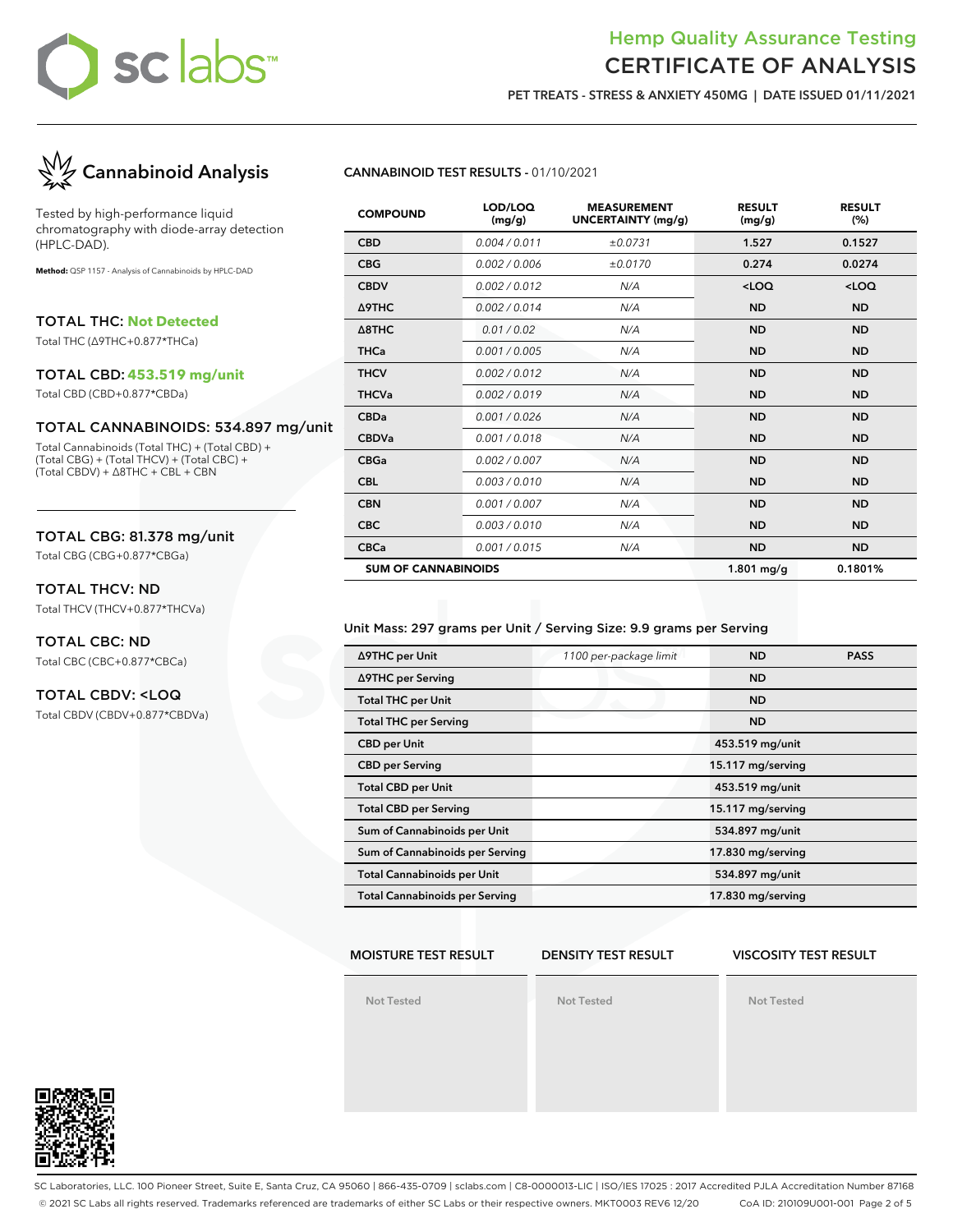### Hemp Quality Assurance Testing CERTIFICATE OF ANALYSIS

**PET TREATS - STRESS & ANXIETY 450MG | DATE ISSUED 01/11/2021**

### **Pesticide Analysis**

#### **CATEGORY 1 AND 2 PESTICIDES**

Pesticide and plant growth regulator analysis utilizing high-performance liquid chromatography-mass spectrometry (HPLC-MS) or gas chromatography-mass spectrometry (GC-MS). \*GC-MS utilized where indicated.

**Method:** QSP 1212 - Analysis of Pesticides and Mycotoxins by LC-MS or QSP 1213 - Analysis of Pesticides by GC-MS

#### **CATEGORY 1 PESTICIDE TEST RESULTS -** 01/10/2021 **PASS**

| <b>COMPOUND</b>   | LOD/LOQ<br>$(\mu g/g)$ | <b>ACTION LIMIT</b><br>$(\mu g/g)$ | <b>MEASUREMENT</b><br>UNCERTAINTY (µg/g) | <b>RESULT</b><br>$(\mu g/g)$ | <b>RESULT</b> |
|-------------------|------------------------|------------------------------------|------------------------------------------|------------------------------|---------------|
| Aldicarb          |                        |                                    |                                          | <b>NT</b>                    |               |
| Carbofuran        |                        |                                    |                                          | <b>NT</b>                    |               |
| Chlordane*        |                        |                                    |                                          | <b>NT</b>                    |               |
| Chlorfenapyr*     |                        |                                    |                                          | <b>NT</b>                    |               |
| Chlorpyrifos      | 0.02 / 0.06            | $\ge$ LOD                          | N/A                                      | <b>ND</b>                    | <b>PASS</b>   |
| Coumaphos         |                        |                                    |                                          | <b>NT</b>                    |               |
| Daminozide        |                        |                                    |                                          | NT.                          |               |
| DDVP (Dichlorvos) |                        |                                    |                                          | <b>NT</b>                    |               |
| Dimethoate        |                        |                                    |                                          | <b>NT</b>                    |               |
| Ethoprop(hos)     |                        |                                    |                                          | <b>NT</b>                    |               |
| Etofenprox        |                        |                                    |                                          | <b>NT</b>                    |               |
| Fenoxycarb        |                        |                                    |                                          | <b>NT</b>                    |               |
| Fipronil          |                        |                                    |                                          | <b>NT</b>                    |               |
| Imazalil          |                        |                                    |                                          | <b>NT</b>                    |               |
| Methiocarb        |                        |                                    |                                          | <b>NT</b>                    |               |
| Methyl parathion  |                        |                                    |                                          | <b>NT</b>                    |               |
| Mevinphos         |                        |                                    |                                          | <b>NT</b>                    |               |
| Paclobutrazol     |                        |                                    |                                          | NT.                          |               |
| Propoxur          |                        |                                    |                                          | <b>NT</b>                    |               |
| Spiroxamine       |                        |                                    | TМ                                       | <b>NT</b>                    |               |
| Thiacloprid       |                        |                                    |                                          | <b>NT</b>                    |               |
|                   |                        |                                    |                                          |                              |               |

#### **CATEGORY 2 PESTICIDE TEST RESULTS -** 01/10/2021 **PASS**

| Abamectin           | 0.03/0.10   | 0.3 | N/A | <b>ND</b> | <b>PASS</b> |
|---------------------|-------------|-----|-----|-----------|-------------|
| Acephate            |             |     |     | <b>NT</b> |             |
| Acequinocyl         |             |     |     | <b>NT</b> |             |
| Acetamiprid         |             |     |     | <b>NT</b> |             |
| Azoxystrobin        | 0.01 / 0.04 | 40  | N/A | <b>ND</b> | <b>PASS</b> |
| <b>Bifenazate</b>   | 0.01 / 0.02 | 5   | N/A | <b>ND</b> | <b>PASS</b> |
| <b>Bifenthrin</b>   | 0.01 / 0.02 | 0.5 | N/A | $<$ LOQ   | <b>PASS</b> |
| <b>Boscalid</b>     | 0.02 / 0.06 | 10  | N/A | $<$ LOQ   | <b>PASS</b> |
| Captan              |             |     |     | <b>NT</b> |             |
| Carbaryl            |             |     |     | <b>NT</b> |             |
| Chlorantraniliprole |             |     |     | <b>NT</b> |             |

Continued on next page



SC Laboratories, LLC. 100 Pioneer Street, Suite E, Santa Cruz, CA 95060 | 866-435-0709 | sclabs.com | C8-0000013-LIC | ISO/IES 17025 : 2017 Accredited PJLA Accreditation Number 87168 © 2021 SC Labs all rights reserved. Trademarks referenced are trademarks of either SC Labs or their respective owners. MKT0003 REV6 12/20 CoA ID: 210109U001-001 Page 3 of 5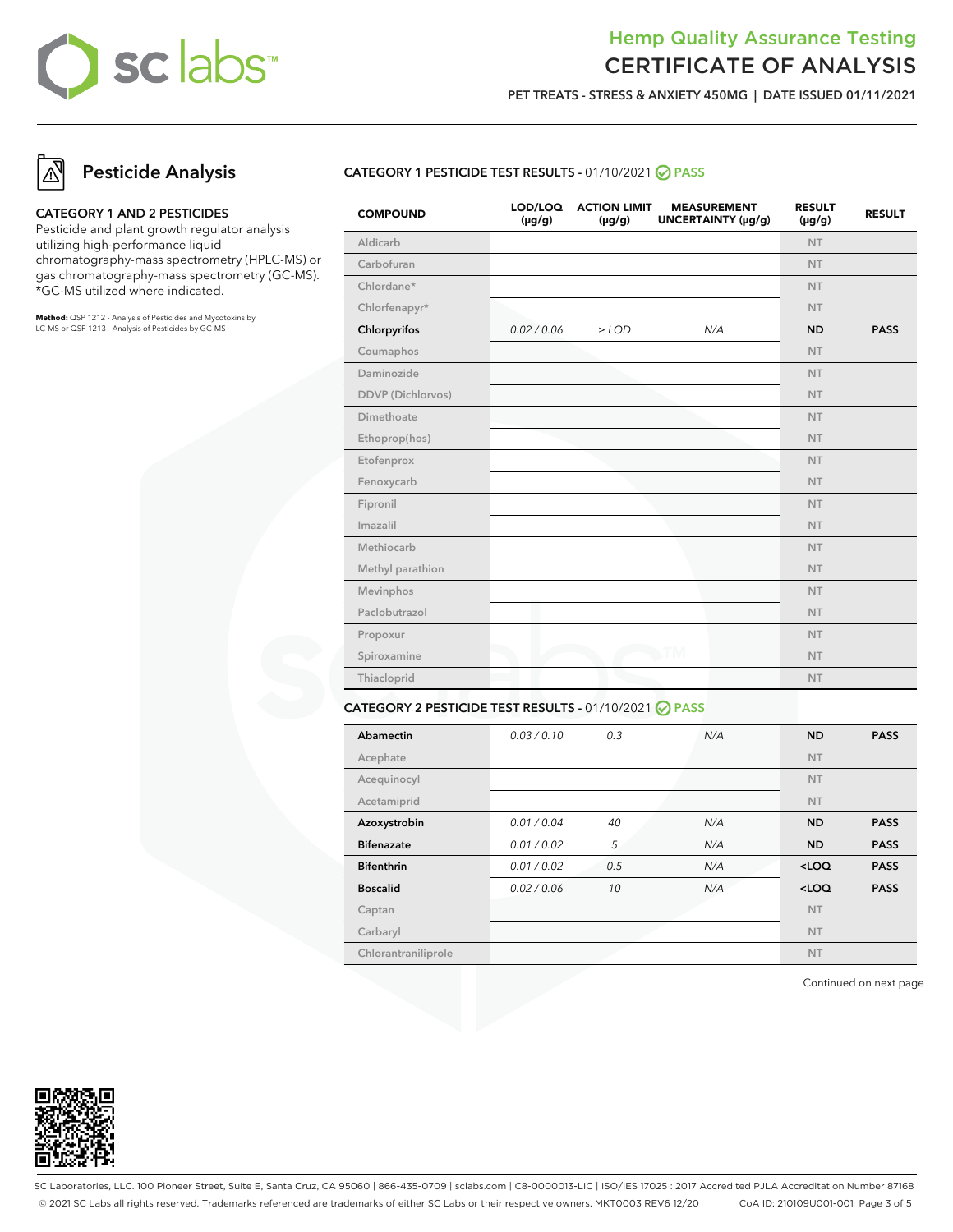#### Hemp Quality Assurance Testing CERTIFICATE OF ANALYSIS

**PET TREATS - STRESS & ANXIETY 450MG | DATE ISSUED 01/11/2021**



**Pesticide Analysis** Continued

#### **CATEGORY 1 AND 2 PESTICIDES**

Pesticide and plant growth regulator analysis utilizing high-performance liquid chromatography-mass spectrometry (HPLC-MS) or gas chromatography-mass spectrometry (GC-MS). \*GC-MS utilized where indicated.

**Method:** QSP 1212 - Analysis of Pesticides and Mycotoxins by LC-MS or QSP 1213 - Analysis of Pesticides by GC-MS

#### **CATEGORY 2 PESTICIDE TEST RESULTS -** 01/10/2021 continued **PASS**

| <b>COMPOUND</b>          | LOD/LOQ<br>$(\mu g/g)$ | <b>ACTION LIMIT</b><br>$(\mu g/g)$ | <b>MEASUREMENT</b><br>UNCERTAINTY (µg/g) | <b>RESULT</b><br>(µg/g) | <b>RESULT</b> |
|--------------------------|------------------------|------------------------------------|------------------------------------------|-------------------------|---------------|
| Clofentezine             |                        |                                    |                                          | NT.                     |               |
| Cyfluthrin               |                        |                                    |                                          | <b>NT</b>               |               |
| Cypermethrin             | 0.1 / 0.3              | $\mathbf{1}$                       | N/A                                      | <b>ND</b>               | <b>PASS</b>   |
| Diazinon                 |                        |                                    |                                          | <b>NT</b>               |               |
| Dimethomorph             |                        |                                    |                                          | <b>NT</b>               |               |
| Etoxazole                | 0.010 / 0.028          | 1.5                                | N/A                                      | <b>ND</b>               | <b>PASS</b>   |
| Fenhexamid               |                        |                                    |                                          | <b>NT</b>               |               |
| Fenpyroximate            |                        |                                    |                                          | <b>NT</b>               |               |
| Flonicamid               |                        |                                    |                                          | NT.                     |               |
| Fludioxonil              |                        |                                    |                                          | <b>NT</b>               |               |
| Hexythiazox              | 0.01 / 0.04            | $\overline{c}$                     | N/A                                      | <b>ND</b>               | <b>PASS</b>   |
| Imidacloprid             | 0.01 / 0.04            | 3                                  | N/A                                      | <b>ND</b>               | <b>PASS</b>   |
| Kresoxim-methyl          |                        |                                    |                                          | <b>NT</b>               |               |
| Malathion                | 0.02 / 0.05            | 5                                  | N/A                                      | <b>ND</b>               | <b>PASS</b>   |
| Metalaxyl                |                        |                                    |                                          | <b>NT</b>               |               |
| Methomyl                 |                        |                                    |                                          | <b>NT</b>               |               |
| Myclobutanil             | 0.03 / 0.1             | 9                                  | N/A                                      | <b>ND</b>               | <b>PASS</b>   |
| Naled                    |                        |                                    |                                          | <b>NT</b>               |               |
| Oxamyl                   |                        |                                    |                                          | <b>NT</b>               |               |
| Pentachloronitrobenzene* |                        |                                    | I M                                      | <b>NT</b>               |               |
| Permethrin               | 0.03 / 0.09            | 20                                 | ±0.012                                   | 0.28                    | <b>PASS</b>   |
| Phosmet                  |                        |                                    |                                          | <b>NT</b>               |               |
| Piperonylbutoxide        | 0.003 / 0.009          | 8                                  | N/A                                      | <b>ND</b>               | <b>PASS</b>   |
| Prallethrin              |                        |                                    |                                          | <b>NT</b>               |               |
| Propiconazole            | 0.01 / 0.03            | 20                                 | N/A                                      | <b>ND</b>               | <b>PASS</b>   |
| Pyrethrins               |                        |                                    |                                          | <b>NT</b>               |               |
| Pyridaben                |                        |                                    |                                          | <b>NT</b>               |               |
| Spinetoram               |                        |                                    |                                          | <b>NT</b>               |               |
| Spinosad                 |                        |                                    |                                          | <b>NT</b>               |               |
| Spiromesifen             | 0.02 / 0.05            | 12                                 | N/A                                      | <b>ND</b>               | <b>PASS</b>   |
| Spirotetramat            |                        |                                    |                                          | <b>NT</b>               |               |
| Tebuconazole             | 0.02 / 0.07            | $\overline{c}$                     | N/A                                      | <b>ND</b>               | <b>PASS</b>   |
| Thiamethoxam             |                        |                                    |                                          | <b>NT</b>               |               |
| Trifloxystrobin          | 0.01 / 0.03            | 30                                 | N/A                                      | <b>ND</b>               | <b>PASS</b>   |



SC Laboratories, LLC. 100 Pioneer Street, Suite E, Santa Cruz, CA 95060 | 866-435-0709 | sclabs.com | C8-0000013-LIC | ISO/IES 17025 : 2017 Accredited PJLA Accreditation Number 87168 © 2021 SC Labs all rights reserved. Trademarks referenced are trademarks of either SC Labs or their respective owners. MKT0003 REV6 12/20 CoA ID: 210109U001-001 Page 4 of 5